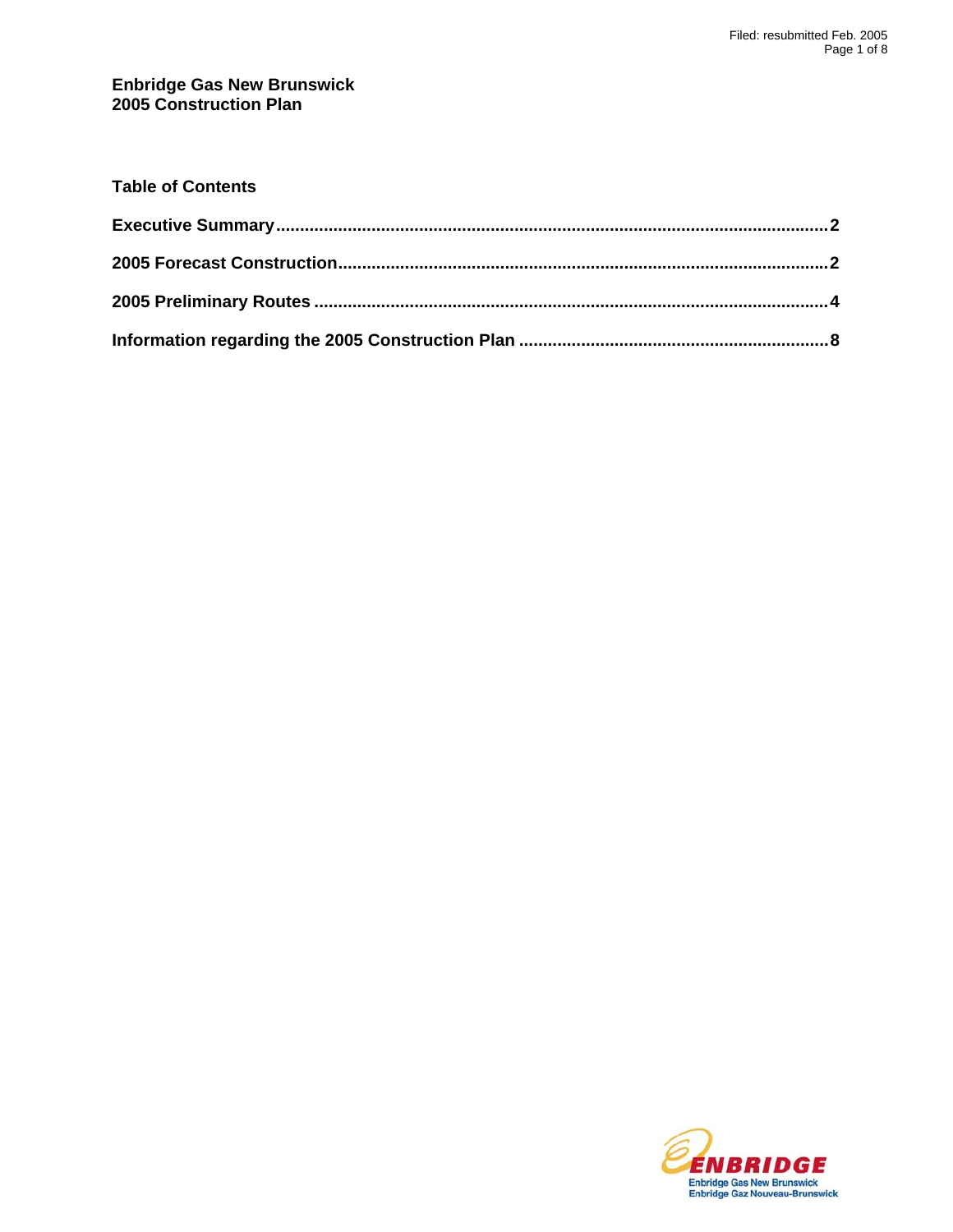#### <span id="page-1-0"></span>**Executive Summary**

In the last six years, Enbridge Gas New Brunswick ("EGNB") has made significant progress in building the infrastructure necessary to bring natural gas to New Brunswick residents and businesses. The Company is currently servicing seven municipalities – Saint John, Moncton, Dieppe, Fredericton, Oromocto, St. George and St. Stephen – and will have installed more than 395 kilometers of pipe by the end of 2005. Over 14,000 homes and businesses now have access to EGNB's natural gas mains, meaning that many New Brunswickers now have a new energy choice.

EGNB tentatively plans to construct approximately 34 kilometers of main during 2005 in Fredericton, Moncton, Dieppe, Oromocto, Saint John and St. Stephen; however, all actual pipeline construction in 2005 will be based on contracted demand. As a result, the enclosed routes are preliminary until sufficient demand has been confirmed. EGNB will continue to work closely with industry stakeholders, e.g. heating contractors and marketers, to ensure that they understand the preliminary nature of the proposed routes. Finally, some of the proposed routes are in new construction areas. As a result, the construction of these routes will also depend on the pace of development of those areas.

#### **2005 Forecast Construction**

EGNB is targeting 1,544 customer additions in 2005. The majority of these customers will be served from the network of mains constructed in prior years. While customer attachment is important to EGNB, increasing throughput is our main focus in 2005. EGNB's focus on the commercial and industrial markets during the short term will translate to lower customer attachment numbers but significant throughput expansion.

Table 1 summarizes customer additions (by municipality and by rate class) and the forecast customer base to the end of 2005.

| Municipality<br>1 Greater Moncton | <b>SGS</b> | <b>GS</b>      | <b>CGS</b> | CLGS-<br><b>LFO</b> | <b>RATE CLASS</b><br>CLGS-<br><b>HFO</b> | <b>CLVOPS</b>  | <b>Total</b><br>(2005) | <b>Total</b><br>(Cum.) |
|-----------------------------------|------------|----------------|------------|---------------------|------------------------------------------|----------------|------------------------|------------------------|
|                                   |            |                |            |                     |                                          |                |                        |                        |
|                                   |            |                |            |                     |                                          |                |                        |                        |
|                                   |            |                |            |                     |                                          |                |                        |                        |
|                                   | 472        | 55             | 22         |                     |                                          |                | 550                    | 2,142                  |
| 2 Saint John                      | 623        | 43             | 26         | 3                   | 1                                        |                | 696                    | 1,195                  |
| 3 Fredericton                     | 200        | 24             | 19         | 2                   |                                          | $\blacksquare$ | 245                    | 1,675                  |
| 4 Oromocto                        | 33         | $\overline{2}$ | 1          |                     |                                          |                | 36                     | 46                     |
| 5 Saint George                    |            |                |            |                     |                                          |                |                        | 101                    |
| 6 Saint Stephen                   | 12         | 2              |            | $\overline{2}$      |                                          |                | 17                     | 95                     |
|                                   | 1,340      | 126            | 69         | 8                   | 1                                        |                | 1,544                  |                        |
| <b>Cumulative total</b>           | 4,186      | 798            | 237        | 21                  | 11                                       | 1              |                        | 5,254                  |
|                                   |            |                |            |                     |                                          |                |                        |                        |

### **Table 1: 2005 Forecast Customer Additions**

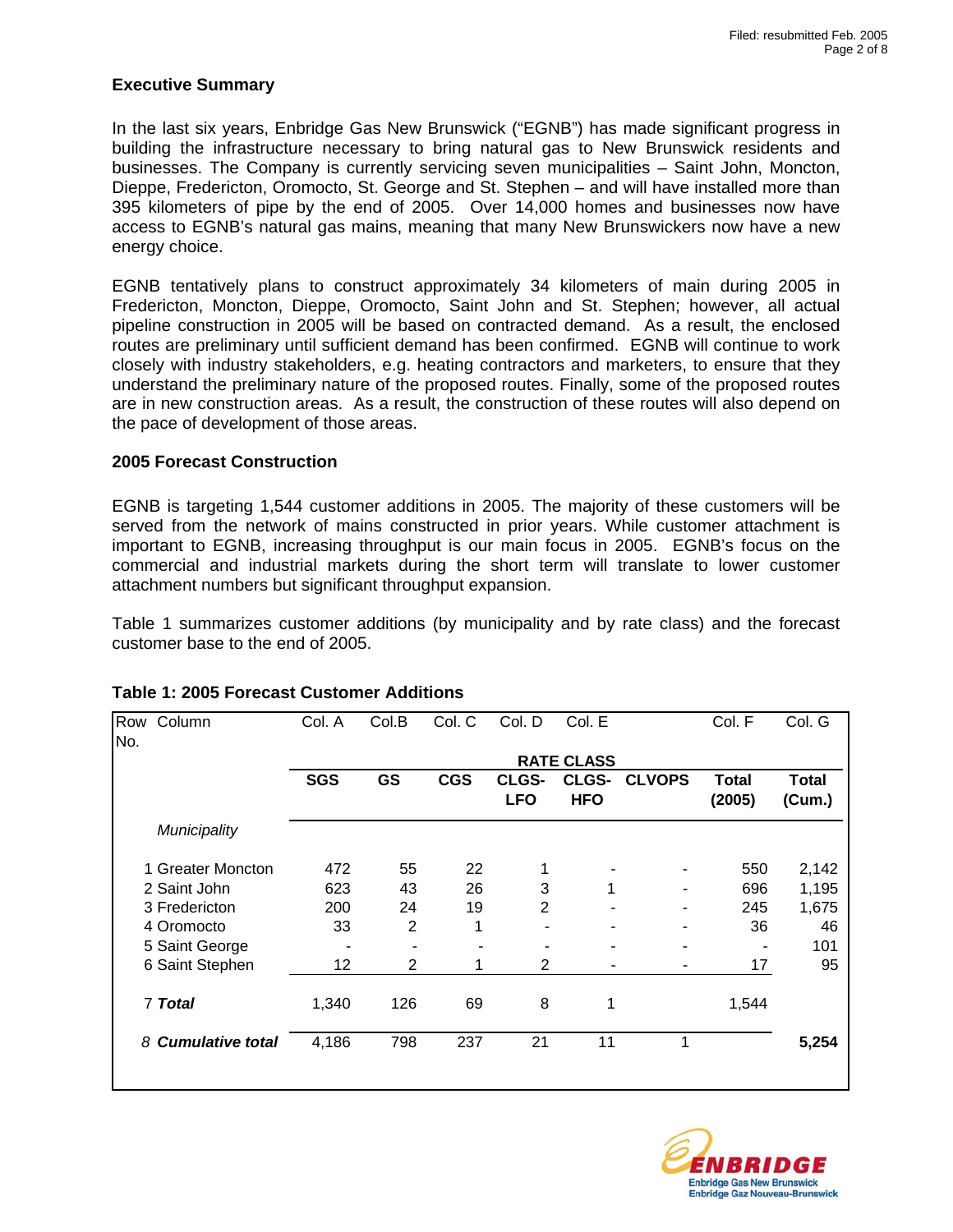Table 2 summarizes forecast throughput (by rate class).

### **Table 2: 2005 Forecast Throughput (GJs)**

| <b>Rate Class</b>                               | 2005          |
|-------------------------------------------------|---------------|
|                                                 | <b>Budget</b> |
| <b>Small General Service (SGS)</b>              | 376,369       |
| <b>General Service (GS)</b>                     | 665,092       |
| <b>Contract General Service (CGS)</b>           | 764,801       |
| <b>Contract Large General Service (LFO)</b>     | 1,383,860     |
| <b>Contract Large General Service (HFO)</b>     | 960,597       |
| Contract Large Volume Off Peak Service (CLVOPS) | 17,512        |
|                                                 | 4,168,231     |

Table 3 outlines estimated lengths and costs of the forecast Distribution Plant by municipality.

### **Table 3: 2005 Distribution Plant**

| Row<br>No. | Column No.          | Col. A                                       | Col.B                               | Col. C                        | Col. D                                 | Col. E                        | Col. F              |
|------------|---------------------|----------------------------------------------|-------------------------------------|-------------------------------|----------------------------------------|-------------------------------|---------------------|
|            | <b>Municipality</b> | 2004 Carried<br><b>Over Main</b><br>(Meters) | <b>2005 New</b><br>Main<br>(Meters) | <b>Total Main</b><br>(Meters) | <b>Main Const.</b><br>Value (000's \$) | <b>Services</b><br>(000's \$) | Total<br>(000's \$) |
|            | Demand based:       |                                              |                                     |                               |                                        |                               |                     |
|            | Moncton             | 2.470                                        | 19.489                              | 21,959                        | \$1,292                                | \$1,470                       | \$2,762             |
| 2          | Dieppe              |                                              | 3,100                               | 3,100                         | 182                                    | 205                           | 387                 |
| 3          | Saint John          | 1200                                         | 300                                 | 1,500                         | 115                                    | 135                           | 250                 |
| 4          | Fredericton         | 1050                                         | 2,100                               | 3,150                         | 346                                    | 405                           | 751                 |
| 5          | Oromocto            |                                              | 3,100                               | 3,100                         | 216                                    | 245                           | 461                 |
| 6          | Saint George        |                                              |                                     |                               |                                        |                               |                     |
|            | Saint Stephen       |                                              | 1,500                               | 1,500                         | 65                                     | 74                            | 139                 |
| 8          | Total               | 4,720                                        | 29,589                              | 34,309                        | \$2,216                                | \$2,534                       | \$4,750             |

### **2005 Preliminary Routes**

The 2005 preliminary routes are shown in the following tables: Moncton (tables 4 and 5), Dieppe (tables 6 and 7), Fredericton (tables 8, 9), Oromocto (table 10) and Saint John (tables 11 and 12). Included are separate tables outlining the projects carried over from 2004. Many of the projects carried over from 2004 were in areas of new construction where the streets were not sufficiently completed to install gas mains.

The 2005 routes were chosen in support of EGNB's growth strategy, focussing on increasing throughput while maximizing return on capital invested. As indicated above, actual pipeline construction in 2005 will be based on customer commitment, in the form of a signed street service agreement, along potential routes prior to constructing additional mains.

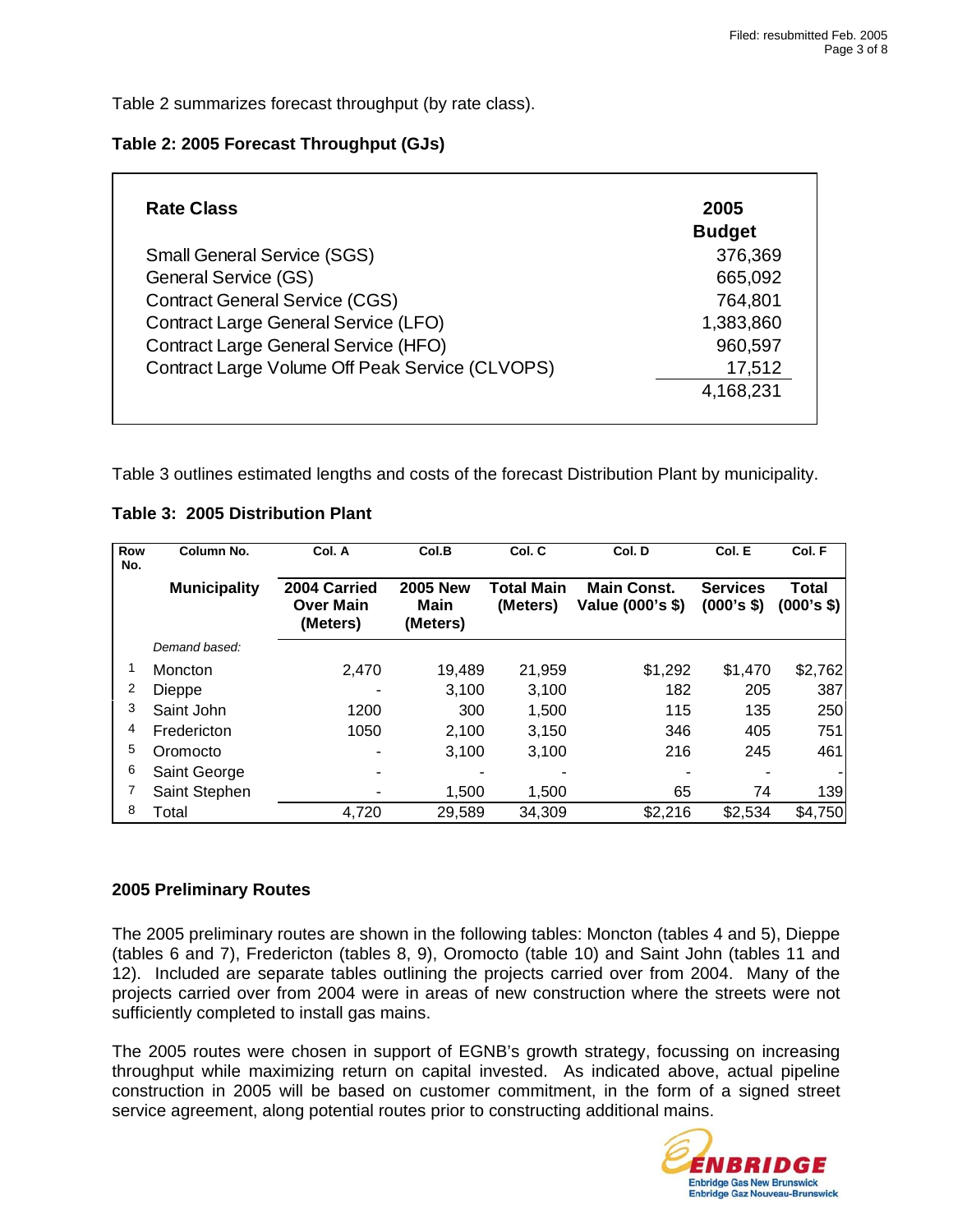EGNB plans to expand the natural gas distribution system in St. Stephen in 2005, targeting new home construction. The 1,500 meters of main indicated in Table 3 is an estimate, routes have not been identified at this time. EGNB currently has no plans to expand the distribution system in St. George.

All routes contained in the following tables are subject to an environmental screening process. Any environmental constraint identified during 2005 will be mitigated in accordance with EGNB's Environmental Protection Plan.

## **MONCTON**

### **Table 4: Moncton Projects Carried Over from 2004**

| On                  | <b>From</b>      | To                           | <b>Pipe Size</b>        | Length<br>(m) | Subdivision                        |
|---------------------|------------------|------------------------------|-------------------------|---------------|------------------------------------|
| Fieldbrook Ct       | <b>Bulman</b>    | End                          | NPS 1.25<br><b>PE</b>   | 160           | <b>Liberty Hill</b><br>Subdivision |
| <b>New Street</b>   | Savannah         | End (225m)                   | NPS 2 PE                | 225           | Savannah<br>Development            |
| Savannah            | Georgia          | New St (50m   NPS 2 PE<br>E. |                         | 50            | Savannah<br>Development            |
| <b>Stratford Ct</b> | <b>Twin Oaks</b> | End                          | NPS 1.25<br><b>PE</b>   | 75            | $- -$                              |
| <b>Twin Oaks</b>    | Rennick          | Lot 03-89                    | <b>NPS 1.25</b><br>IPE. | 320           | $- -$                              |
|                     |                  |                              |                         | 830           |                                    |

### **Table 5: Moncton New Projects for 2005**

| On                 | <b>From</b>           | To              | <b>Pipe Size</b> | Length<br>(m) | Subdivision              |
|--------------------|-----------------------|-----------------|------------------|---------------|--------------------------|
| Bamburg Ct         | <b>Glastonbury Dr</b> | End             | <b>TBA</b>       | 75            | Camelot                  |
|                    |                       |                 |                  |               | Development              |
| Glastonbury Dr     | LeFay Ct              | Shediac         | <b>TBA</b>       | 300           | Camelot                  |
|                    |                       |                 |                  |               | Development              |
| Merlin Ct          | Glastonbury Dr        | End             | TBA              | 75            | Camelot                  |
|                    |                       |                 |                  |               | Development              |
| Dunnet Ct          | Thistlevale Dr        | End             | <b>TBA</b>       | 75            | Erin Ridge               |
| <b>Fairisle Dr</b> | Mount Pleasant        | Thistlevale     | <b>TBA</b>       | 225           | Erin Ridge               |
|                    | Rd                    | Dr              |                  |               |                          |
| <b>New Court</b>   | Thistlevale Dr        | End             | TBA              | 150           | Erin Ridge               |
| Thistlevale Dr     | Fairisle Dr           | <b>McAndrew</b> | TBA              | 275           | Erin Ridge               |
|                    |                       | Dr              |                  |               |                          |
| Erinvale           | Russet                | Street C        | TBA              | 60            | <b>Grove Hamlet Dvlp</b> |
| Spartan            | Russet                | <b>Street C</b> | TBA              | 60            | <b>Grove Hamlet Dvlp</b> |
| <b>Street C</b>    | Spartan               | Erinvale        | TBA              | 350           | <b>Grove Hamlet Dvlp</b> |
| Avignon Way        | Stonebridge Rd        | Stonebridge     | <b>TBA</b>       | 400           | Jonathan Creek           |
|                    |                       | Rd              |                  |               |                          |
| <b>Berry Mills</b> | Edinburgh             | Horsman         | TBA              | 1,032         | Jonathan Creek           |

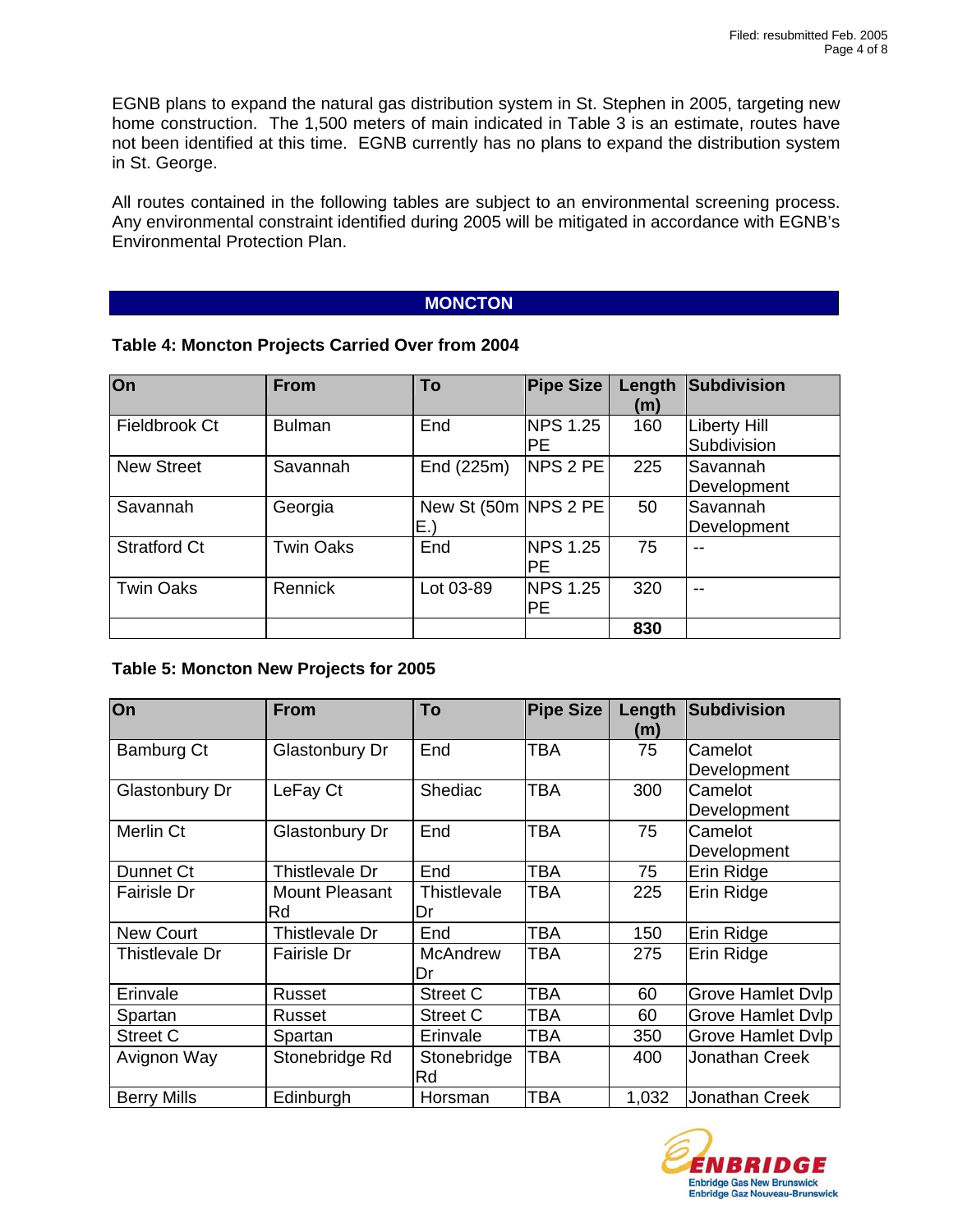| Horsman                 | <b>Berry Mills</b>  | Ryan Rd                     | TBA        | 656    | Jonathan Creek           |
|-------------------------|---------------------|-----------------------------|------------|--------|--------------------------|
| Stonebridge Rd          | Horsman Rd          | End                         | <b>TBA</b> | 820    | Jonathan Creek           |
| <b>Bulman</b>           | Hampton             | <b>Twin Oaks</b>            | <b>TBA</b> | 300    | <b>Liberty Hill Subd</b> |
| <b>New Street</b>       | <b>Bulman</b>       | <b>Twin Oaks</b>            | <b>TBA</b> | 300    | <b>Liberty Hill Subd</b> |
| Oak Ridge Dr            | Hampton             | End                         | <b>TBA</b> | 300    | <b>Liberty Hill Subd</b> |
| <b>Candice Lane</b>     | Glencairn Dr        | End                         | TBA        | 400    | Meadowview               |
| Carsdale Ct             | Lonsdale Dr         | End                         | TBA        | 500    | Meadowview               |
| Glencairn Dr            | Lonsdale Dr         | Martindale<br>Dr            | <b>TBA</b> | 300    | Meadowview               |
| Lonsdale Dr             | Shannon             | Carsdale Ct                 | <b>TBA</b> | 700    | Meadowview               |
| Shannon Dr              | <b>Rennick Rd</b>   | Lonsdale Dr                 | <b>TBA</b> | 500    | Meadowview               |
| Maplehurst              | <b>Twin Oaks</b>    | End                         | <b>TBA</b> | 300    | Mountain Way             |
| Stoneham                | <b>Twin Oaks</b>    | <b>Existing Gas</b><br>Main | <b>TBA</b> | 100    | Mountain Way             |
| <b>Twin Oaks</b>        | Maplehurst          | <b>Bulman</b>               | <b>TBA</b> | 400    | Mountain Way             |
| Chateau Dr              | Gorge Rd            | <b>Auberry St</b>           | <b>TBA</b> | 270    | Mountain Woods           |
| Colby Cr                | Chateau Dr          | Auberry St                  | <b>TBA</b> | 525    | <b>Mountain Woods</b>    |
| Gorge Rd                | Mountain Rd         | Chateau Dr                  | <b>TBA</b> | 1,500  | <b>Mountain Woods</b>    |
| <b>Heathwood St</b>     | Savannah            | End                         | <b>TBA</b> | 425    | Savannah                 |
|                         |                     |                             |            |        | Development              |
| <b>Highland View Rd</b> | <b>Heathwood St</b> | End                         | <b>TBA</b> | 100    | Savannah<br>Development  |
| Lady Guinevere Dr       | <b>Heathwood St</b> | End                         | <b>TBA</b> | 225    | Savannah                 |
|                         |                     |                             |            |        | Development              |
| Savannah Dr             | Georgia             | End                         | <b>TBA</b> | 350    | Savannah                 |
|                         |                     |                             |            |        | Development              |
| Penrose St              | Ryan Rd             | End                         | <b>TBA</b> | 445    | <b>Tanya Gale</b>        |
| Ryan Rd                 | Horsman Rd          | Penrose                     | <b>TBA</b> | 956    | Tanya Gale               |
| East St                 | Shediac Rd          | Fundy St                    | <b>TBA</b> | 600    | <b>Twin Haven</b>        |
| Fundy St                | East St             | Wortman Rd                  | <b>TBA</b> | 400    | <b>Twin Haven</b>        |
| Gagnon Dr               | Shediac Rd          | End                         | TBA        | 350    | <b>Twin Haven</b>        |
| Shediac Rd              | Harrisville Blvd    | East St                     | TBA        | 400    | Twin Haven               |
| Wortman Rd              | Fundy St            | End                         | TBA        | 700    | <b>Twin Haven</b>        |
| <b>Forest Grove Rd</b>  | Rennick Rd          | End                         | <b>TBA</b> | 480    | Whisperwood              |
|                         |                     |                             |            | 16,379 |                          |

# **DIEPPE**

# **Table 6: Dieppe Projects Carried Over from 2004**

| $\overline{On}$      | <b>From</b>          | To                    | <b>Pipe Size</b> | Length<br>(m) | Subdivision        |
|----------------------|----------------------|-----------------------|------------------|---------------|--------------------|
| Alfred-Leger         | "New Street"         | Lot 122               | NPS 2 PE         | 150           | <b>Bonaventure</b> |
|                      | (east of Bourque)    |                       |                  |               | Development        |
| "New Street"         | Chartersville        | Alfred-Leger NPS 2 PE |                  | 150           | Bonaventure        |
| (east of Bourque)    |                      |                       |                  |               | Development        |
| Arsene St            | <b>Tranquille St</b> | End                   | <b>NPS 1.25</b>  | 500           | Champlain          |
|                      |                      |                       | <b>PE</b>        |               | Development        |
| <b>Tranquille St</b> | Bourque Rd           | <b>Desrosiers</b>     | <b>NPS 2 PE</b>  | 240           | Champlain          |
|                      |                      | <b>St</b>             |                  |               | Development        |

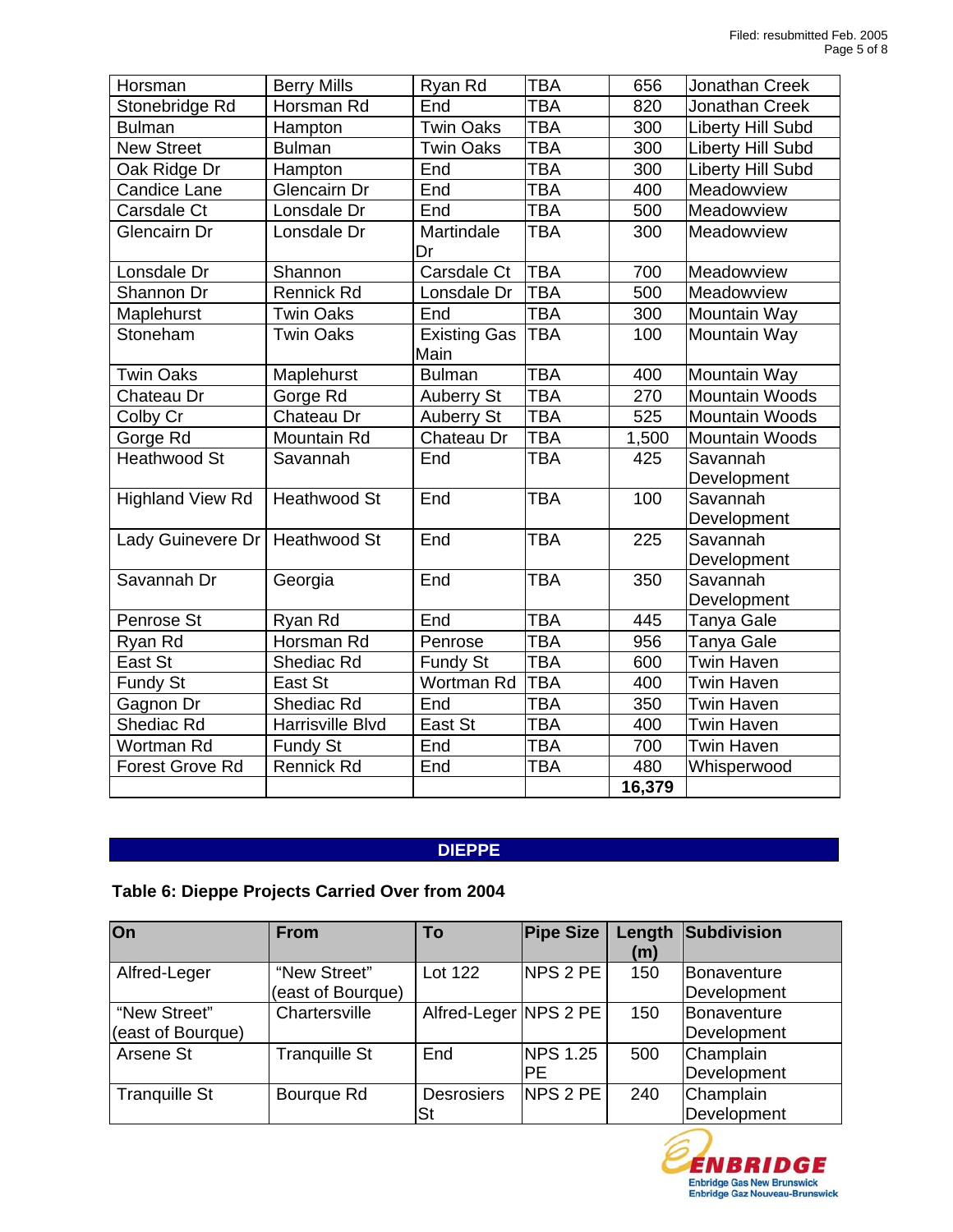| Fabien                 | Thomas St      | Murielle   | <b>NPS 2 PE</b>  | 130   | $- -$ |
|------------------------|----------------|------------|------------------|-------|-------|
| Gesner St              | Vanier East St | Grand      | NPS 2            | 95    | $- -$ |
|                        |                | Vallee St  |                  |       |       |
| <b>Grand Vallee St</b> | Gesner St      | Joliecoeur | NPS <sub>2</sub> | 230   | $- -$ |
|                        |                | St         |                  |       |       |
| <b>Grand Vallee St</b> | Gesner St      | End        | <b>NPS 1.25</b>  | 145   | $- -$ |
|                        |                |            |                  | 1,640 |       |

# **Table 7: Dieppe New Projects for 2005**

| On                | <b>From</b>        | To                | <b>Pipe Size</b> | Length<br>(m) | Subdivision        |
|-------------------|--------------------|-------------------|------------------|---------------|--------------------|
| Alfred-Leger      | Lot 122            | Fortune           | <b>TBA</b>       | 375           | <b>Bonaventure</b> |
|                   |                    |                   |                  |               | Development        |
| <b>Fortune St</b> | Alfred-Leger       | <b>Fabien St</b>  | <b>TBA</b>       | 150           | <b>Bonaventure</b> |
|                   |                    |                   |                  |               | Development        |
| Murielle Cr       | Alfred-Leger       | <b>Fabien St</b>  | <b>TBA</b>       | 150           | <b>Bonaventure</b> |
|                   |                    |                   |                  |               | Development        |
| <b>New Court</b>  | Alfred-Leger       | End               | <b>TBA</b>       | 120           | Bonaventure        |
|                   |                    |                   |                  |               | Development        |
| <b>New Court</b>  | Murielle Cr        | End               | <b>TBA</b>       | 120           | <b>Bonaventure</b> |
|                   |                    |                   |                  |               | Development        |
| <b>New Street</b> | Thomas             | End               | TBA              | 600           | <b>Brittany</b>    |
| Thomas            | <b>Fabien St</b>   | Thaddee           | <b>TBA</b>       | 700           | <b>Brittany</b>    |
| <b>Bedard</b>     | Centrale           | Hector Drolet TBA |                  | 1,000         | Champlain          |
|                   |                    |                   |                  |               | Development        |
| Bourque Rd        | Clarence-Cormier   | Melanson          | <b>TBA</b>       | 440           | Champlain          |
|                   | St                 |                   |                  |               | Development        |
| Centrale          | Melanson           | <b>Barachois</b>  | <b>TBA</b>       | 190           | Champlain          |
|                   |                    |                   |                  |               | Development        |
| Melanson          | Bourque Rd         | Centrale          | <b>TBA</b>       | 470           | Champlain          |
|                   |                    |                   |                  |               | Development        |
| "New Street"      | <b>Bedard</b>      | <b>Bedard</b>     | <b>TBA</b>       | 375           | Champlain          |
|                   |                    |                   |                  |               | Development        |
| Andrea Easement   | Andrea Ct          | Dieppe Blvd       | <b>TBA</b>       | 40            | <b>Fox Creek</b>   |
|                   |                    |                   |                  |               | Development        |
| Dieppe Blvd       | <b>Nathalie St</b> | Andrea            | <b>TBA</b>       | 120           | <b>Fox Creek</b>   |
|                   |                    | Easement          |                  |               | Development        |
| <b>Natalie St</b> | Dieppe Blvd        | End               | <b>TBA</b>       | 360           | <b>Fox Creek</b>   |
|                   |                    |                   |                  |               | Development        |
| <b>New Street</b> | Thomas             | End               | <b>TBA</b>       | 400           | Thomas II          |
| <b>New Street</b> | Melanson           | <b>TriDev</b>     | <b>TBA</b>       | 600           | <b>TriDev</b>      |
|                   |                    |                   |                  | 6,210         |                    |
|                   |                    |                   |                  |               |                    |

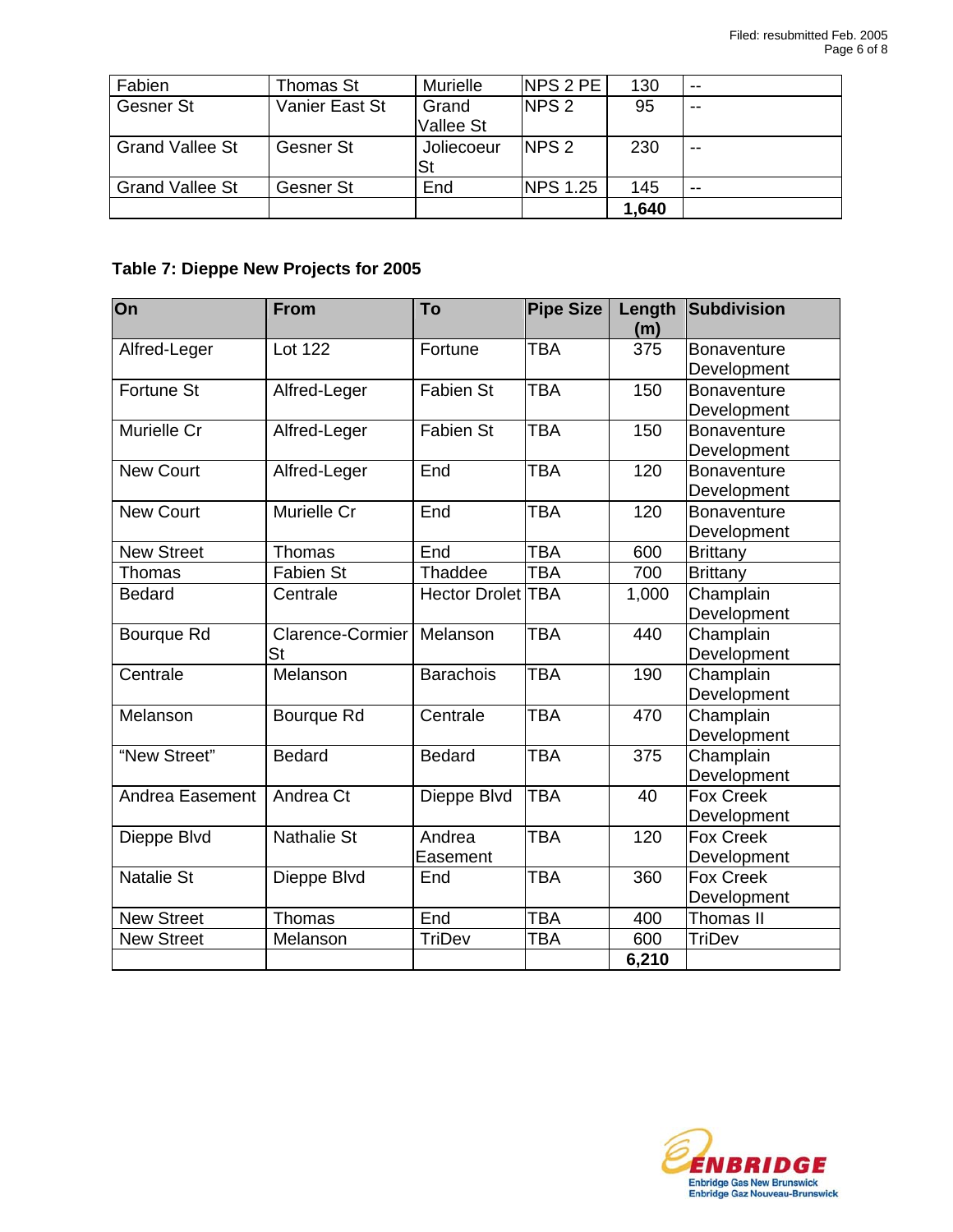# **FREDERICTON**

## **Table 8: Fredericton Projects Carried Over from 2004**

| $\overline{On}$         | <b>From</b>        | To               | <b>Pipe Size</b> | Length | Subdivision           |
|-------------------------|--------------------|------------------|------------------|--------|-----------------------|
|                         |                    |                  |                  | (m)    |                       |
| "Court 1"               | <b>Alex Street</b> | End              | <b>NPS 1.25</b>  | 300    | <b>Brookside West</b> |
|                         |                    |                  | <b>PE</b>        |        |                       |
| "Court 2"               | <b>Alex Street</b> | End              | NPS 2 PE         | 150    | <b>Brookside West</b> |
| Bliss Carmen Drive      | Reading            | End              | <b>NPS 1.25</b>  | 300    | Poet Hill             |
|                         |                    |                  | <b>PE</b>        |        |                       |
| <b>Southall Gardens</b> | Malborough         | <b>Golf Club</b> | <b>NPS 1.25</b>  | 300    | Southall Gardens      |
|                         |                    | Road             | <b>PE</b>        |        |                       |
|                         |                    |                  |                  | 1,050  |                       |

### **Table 9: Fredericton New Projects for 2005**

| On                 | <b>From</b>         | To                | <b>Pipe Size</b> | (m)   | <b>Length Subdivision</b> |
|--------------------|---------------------|-------------------|------------------|-------|---------------------------|
|                    |                     |                   |                  |       |                           |
| Randolph St        | Theresa St          | End               | TBA              | 300   | <b>Brookside Estates</b>  |
| "New Street"       | <b>Terrance St</b>  | End               | <b>TBA</b>       | 200   | <b>Colpitts</b>           |
| <b>Terrance St</b> | <b>Brookside Dr</b> | <b>New Street</b> | <b>TBA</b>       | 300   | <b>Colpitts</b>           |
| Goodine            | Existing Gas Main   | End               | TBA              | 400   | Lincoln Heights           |
| "New Street"       | Goodine             | End               | <b>TBA</b>       | 400   | Lincoln Heights           |
| "New Street"       | Summerhill          | End               | <b>TBA</b>       | 500   | Westhills                 |
|                    |                     |                   |                  | 2,100 |                           |

# **OROMOCTO**

# **Table 10: Oromocto New Projects for 2005**

| On                | <b>From</b>    | To               | <b>Pipe Size</b> | Length<br>(m) | Subdivision   |
|-------------------|----------------|------------------|------------------|---------------|---------------|
| Carpenter Dr      | Craig St       | Finnamore<br>St  | <b>TBA</b>       | 800           | Oromocto West |
| Craig St          | Pioneer Ave    | Carpenter Dr TBA |                  | 400           | Oromocto West |
| <b>New Street</b> | Carpenter      | End              | TBA              | 400           | Oromocto West |
| <b>New Street</b> | Carpenter      | End              | TBA              | 400           | Oromocto West |
| <b>New Street</b> | Carpenter      | End              | TBA              | 400           | Oromocto West |
| Pioneer Ave       | Wassis Rd W    | Craig St         | <b>TBA</b>       | 300           | Oromocto West |
| Wassis Rd         | Restigouche Rd | Pioneer Ave      | <b>TBA</b>       | 400           | Oromocto West |
|                   |                |                  |                  | 3,100         |               |